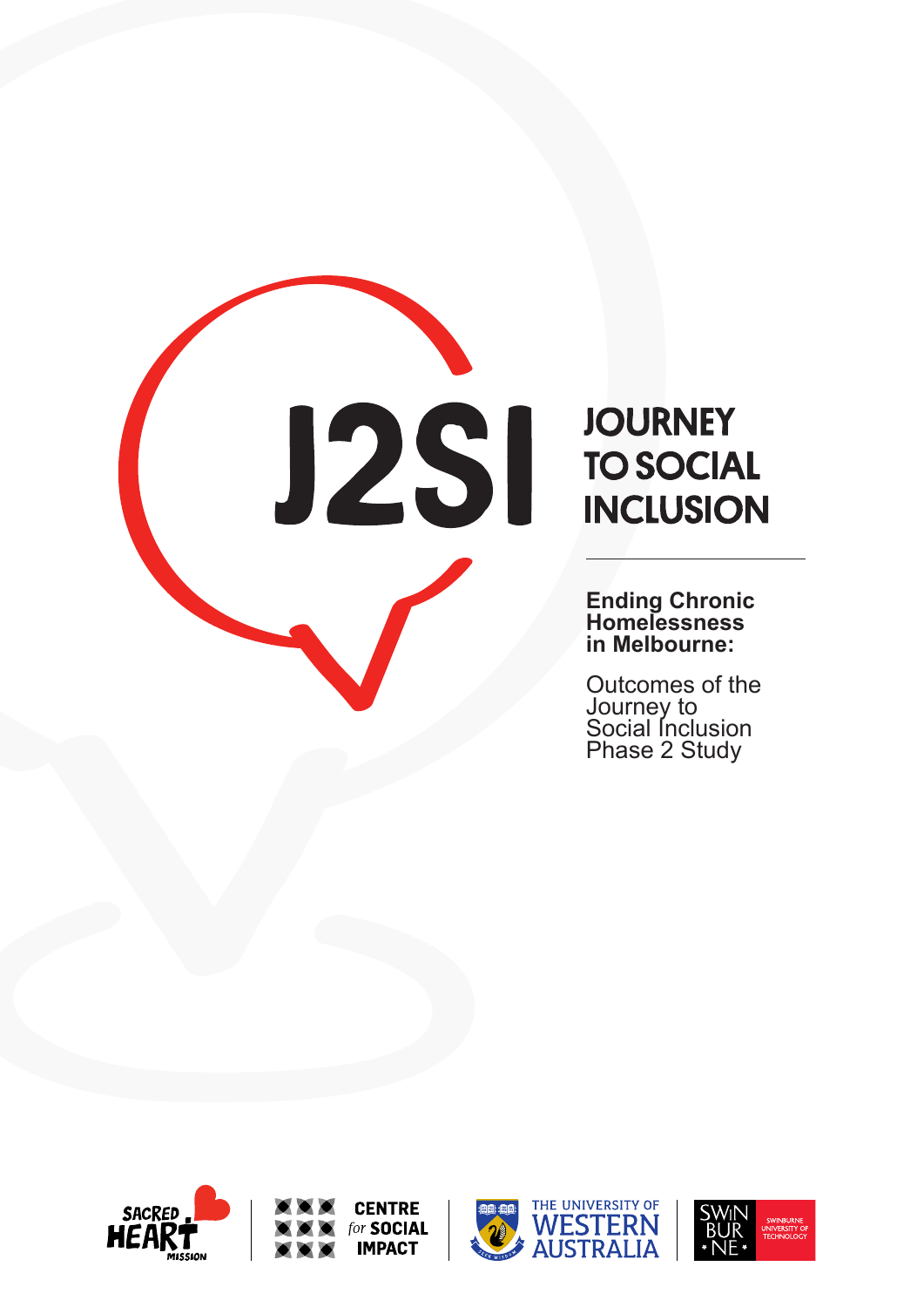**J2SI is a trauma-informed, strengths-based program, which places people's needs at the centre of service delivery**

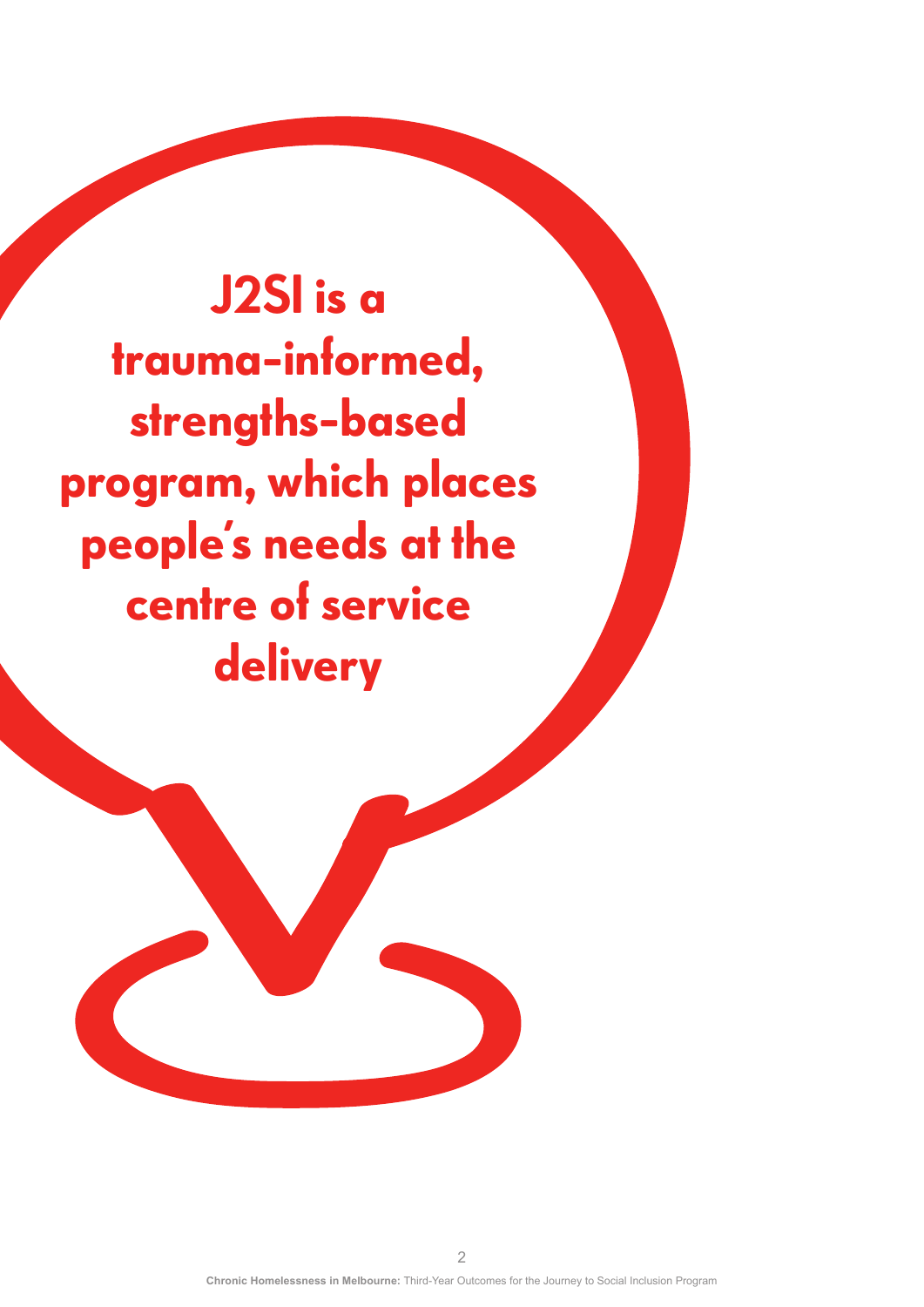# **Journey to Social Inclusion (J2SI) program is a three-year homelessness support program developed by Sacred Heart Mission (SHM)**

The J2SI program supports people to exit homelessness by providing those most in need with housing and long-term support. It is a model of care for the most disadvantaged and marginalised people in our community – those who are experiencing long-term, chronic homelessness. Unlike shortterm, crisis driven support programs, J2SI works to end homelessness, rather than simply manage it.

J2SI is a trauma-informed, strengths-based program, which places people's needs at the centre of service delivery. Intensive support and case management is provided to improve all areas of people's lives. In addition to exiting homelessness, people are supported to improve their health and well-being, and to build the skills, independence and social connections required to experience and maintain a better quality of life.

J2SI Phase 2 was implemented in 2016 and supported 62 people across inner Melbourne. The program built on the success and learnings of the J2SI Pilot (2009-12), which supported 40 people in the St Kilda area. J2SI Phase 3 is currently underway and incorporates learnings from the delivery of Phase 2 as part of SHM's practice of continuous improvement. Phase 3 is funded by a Social Impact Investment with the Victorian Government to support 180 people in Melbourne.

J2SI is an evidence-based model, with both the Pilot and Phase 2 independently evaluated. Phase 2 was evaluated by a team of researchers from the Centre for Social Impact (CSI) at The University of Western Australia (UWA) and Swinburne University of Technology (SUT). Participants were randomly assigned to two groups, with one group receiving support through J2SI and the other continuing to receive support as usual. Outcomes for the two groups were captured over seven survey waves and are presented in CSI and SUT's reports (links are provided at the end of this report). This report compares outcomes at the end of the study.

These evaluation findings contribute to the continuous improvement of J2SI program delivery and support SHM's ambition to scale J2SI nationally through the J2SI Evaluation and Learning Centre (ELC). In partnership with service providers, the ELC will enable J2SI to support more people out of homelessness across Australia.

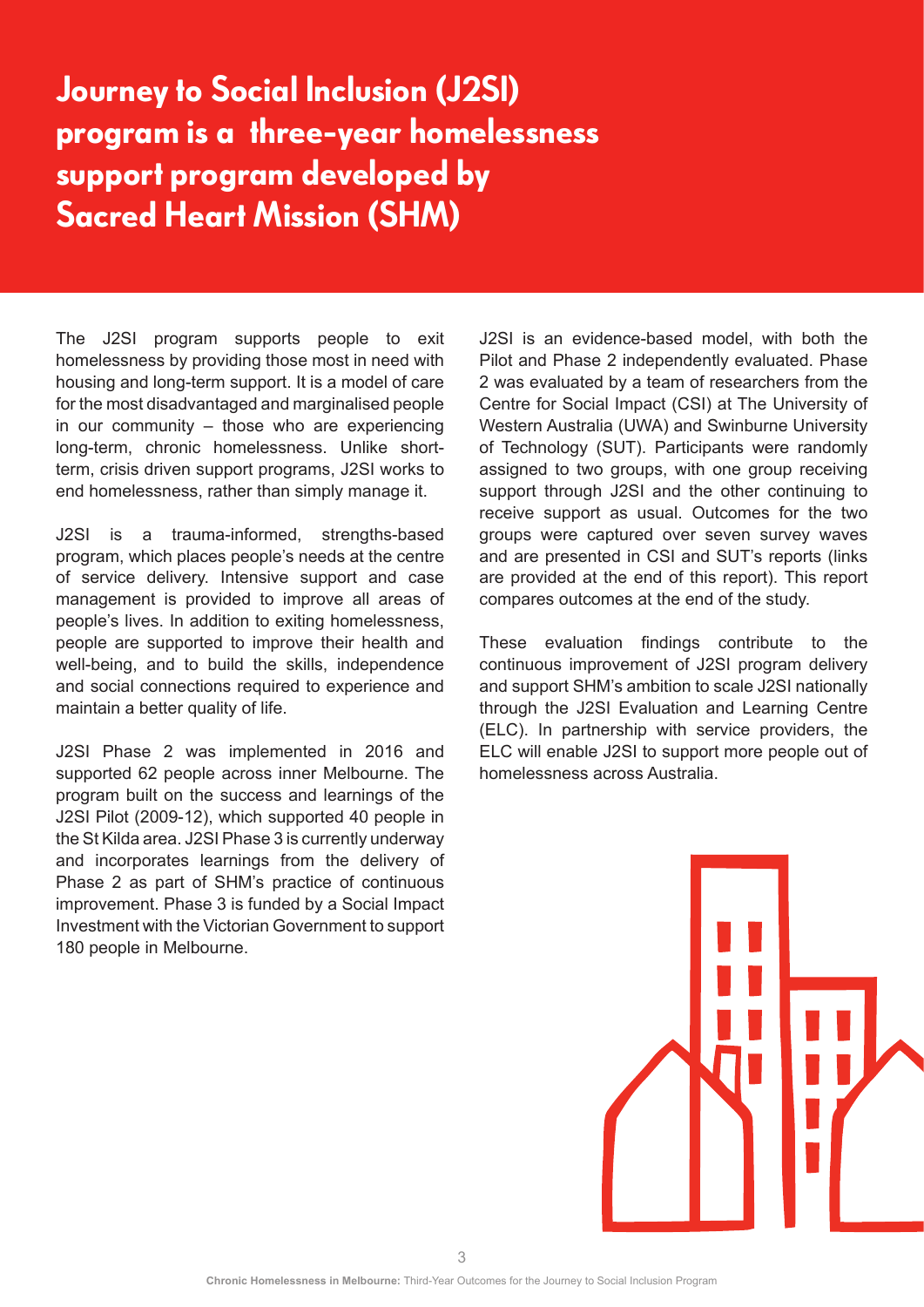# Key Findings of J2SI Phase 2

J2SI Phase 2 successfully supported people to exit homelessness through rapid access to housing and supporting people to settle into and sustain their housing. Participants in the program realised improvements in their mental health, increased employment, and a reduction in substance use. The evaluation also evidenced a large reduction in participants' use of public services such as hospitals and drug and alcohol facilities, which created significant cost savings to government.

### Evaluation findings at the end of the three-year J2SI program include:



**88% of people** in the J2SI group were provided with **permanent housing** during the program

**82% of people** in the J2SI group **remained housed** 

**64% of people** in the J2SI group successfully **maintained their housing** for over a year, compared to 27% in the comparison group

**41% of people** in J2SI **reported feeling safe in their housing** all of the time at the end of the program, compared to 13% at the start

People in the J2SI group **were very satisfied with the housing support provided** by the program, with an average score of 4.4/5



## HOUSING PHYSICAL HEALTH MENTAL HEALTH

**29% of people** in the J2SI group **reported their health as 'better'** or **'much better'** in the final year of the program

On average, **nights spent in hospital reduced by 50%** for the J2SI group compared to the start of the program, and increased by 100% for the comparison group

*"Well, accommodation. I have got steady accommodation. [J2SI case manager] got me a nice place and I like it. That's the biggest advantage I've had. I've been there nearly three years. If you know where you're gonna lay your head every night, where you're gonna get a feed from, it does take a lot of stress out of you. It takes a lot of stress out of your life."*

J2SI Phase 2 participant



*I actually had somebody that was an advocate for myself, rather than trying to have to do everything myself. I'd be back on the streets if that was the case."* 

J2SI Phase 2 participant

**Depression, anxiety, and stress levels fell by 30%** for the J2SI group, and overall mental health satisfaction increased by 23%

People in the J2SI group **were satisfied with the mental health support** provided by the program, with an average score of 4.1/5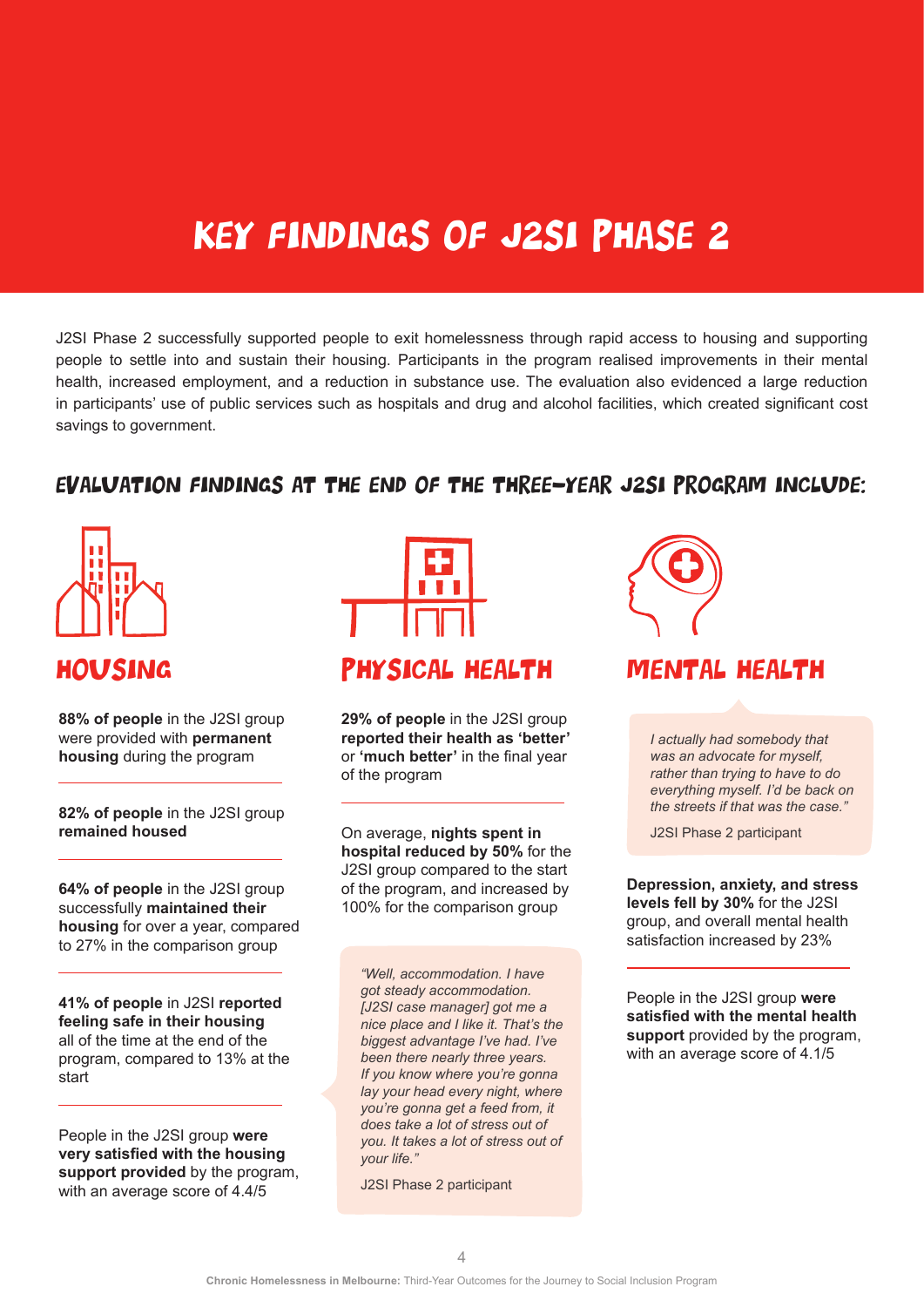

# COST SAVINGS TO **GOVERNMENT**

**Reduced use of public services** by the J2SI group was estimated to have created a **saving** to government of \$32,293 per person

Taking the estimated cost saving and dividing it by the cost per client of delivering the J2SI program generates **a benefit-cost ratio of 0.52**

**For every \$1** invested in J2SI, **\$0.52 is returned** in government health and justice cost savings over the course of the program

The program **"pays" for itself** in less than six years

The use of public services by the comparison group increased by \$66,335 per person, meaning total comparative savings for the J2SI group were estimated to be **\$98,627 per person over the life of the program**

Therefore, J2SI created Government Savings **of \$1.84 for every \$1 spent** on the program



# **SUBSTANCE** USE

The number of people in J2SI reporting they **hadn't used illicit substances** in the previous three months **increased by 160%** compared to the start of the program

Nights required in drug and alcohol **rehabilitation facilities fell by 67%** for the J2SI group

*J2SI have helped me get to all my [outreach] appointments and my doctors, my psychiatrists, places like here, and generally just try and keep me involved in society."* 

J2SI Phase 2 participant

# ECONOMIC **PARTICIPATION**

The percentage of the J2SI group in the **labour force increased by 100%** over the course of the program, and reduced by 25% for the comparison group

The percentage of the J2SI group **able to work and looking for work increased by 67%** over the course of the program, and reduced by 57% for the comparison group

**J2SI Phase 2 successfully supported people to exit homelessness through rapid access to housing**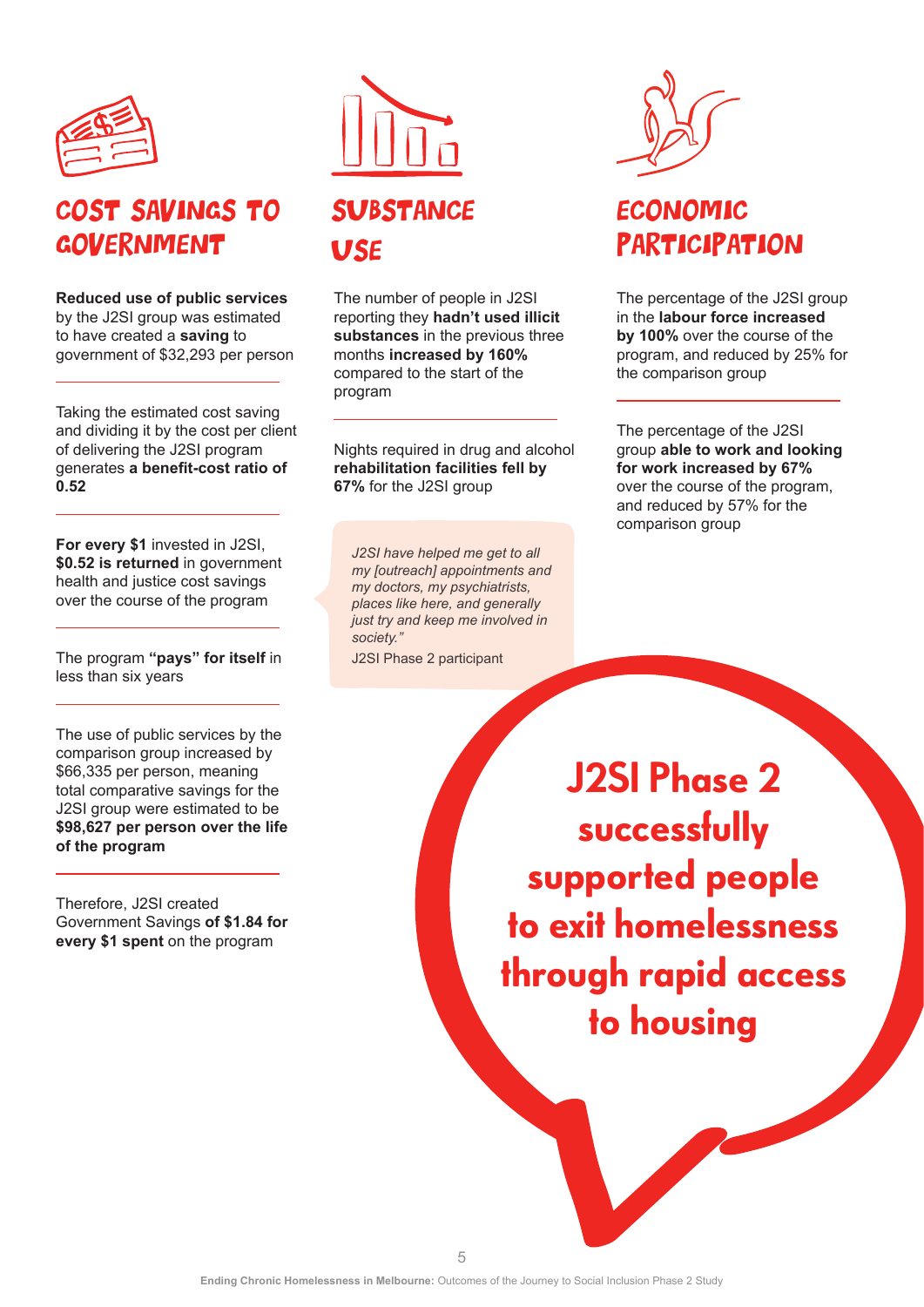# System Challenges for J2SI Phase 2

### **Physical Health**

A key focus of J2SI is connecting people to health services. While many experienced positive physical health outcomes, 39% of people in the program reported their health was 'worse' or 'much worse' in the final year.

These results reflect the extremely high levels of chronic illness amongst participants. Nearly all (91%) participants reported having at least one diagnosed physical or mental health condition at the start of the program, and 74% reported having three or more. The self-assessed decline in health outcomes is likely to be driven by deterioration of the many chronic health conditions present at the start of the program.

The results show that even with support to connect people to relevant health services and attend appointments, the severity and complexity of health issues for some require greater efforts to integrate the health and homelessness service sectors' responses to avoid the worsening of people's health conditions over time.

In addtion to the high level of chronic illness present, there was a very high mortality rate among participants in the study, with 13 of the original 179 study participants known to have died. While we do not have details of the cause of death, the prevalence of long-term health conditions, diagnosed mental health conditions and substance use issues may have contributed to this very high death rate.

### **Social Inclusion**

Participants were asked to rate their satisifaction with their social connections and participation throughout the program, which revealed mixed results. While the J2SI group did see small improvements to their feelings of social inclusion, by the end of the program they were slightly lonelier and felt less supported than the comparison group.

This may be explained by the shift caused when moving from long-term homelessness into housing, which can often leave people with fewer social connections as they adjust to being housed and are separated from their usual social connections associated with the experiences of homelessness. For many who may have lost contact with friends when moving from rough sleeping into housing, J2SI became their social support or 'pseudo-family', by offering stable, compassionate support and advocacy.

#### **Employment**

There were small and steady increases for the J2SI group in the amount of people who were employed and who were ready to look for work, but the rates remained low. These results reflect the challenges of re-entering the labour force following prolonged experiences of homelessness, particularly where many were also unable to work as a result of chronic illnesses.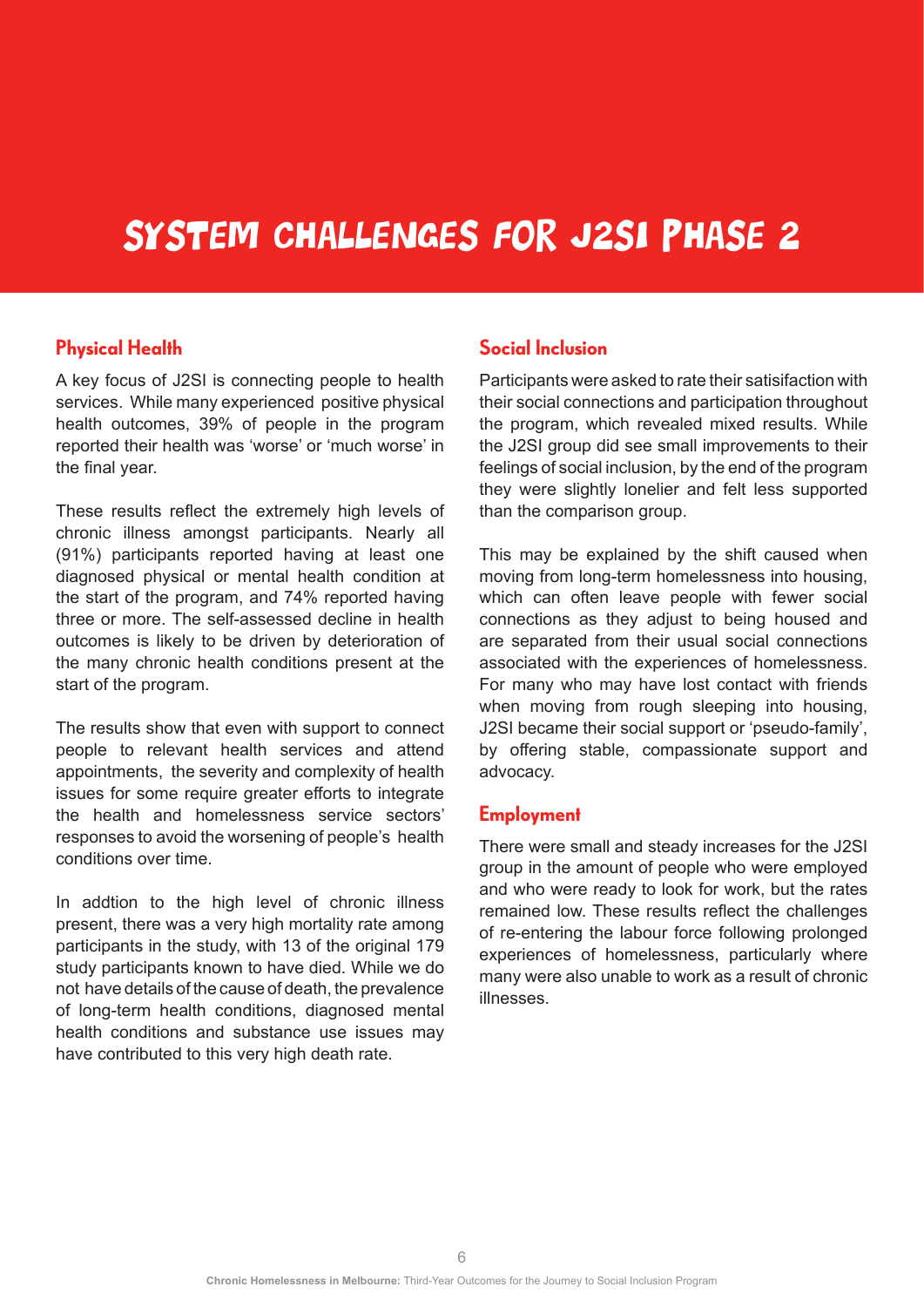#### **Learnings and considerations**

The low rates of improvement in the areas of physical health, social supports and employment are areas to address in future J2SI programs. Program enhancements in these areas must address the complex challenges faced by people who have experienced years of housing instability and homelessness. High levels of chronic illnesses caused by long-term disadvantage, and the traumas of rough sleeping, are difficult to eradicate even with three years of support.

The limited improvements across physical health, social supports and employment may also be a result of increased awareness of health issues and other shifting priorities once people are housed and safe.

As part of the qualitative study, ten people from the J2SI group were interviewed at the end of the program. Through the interviews, a 'hierarchy' of need and order of priorities became apparent.

At the start of the program, when people are experiencing homelessness, survival needs such as accessing housing and securing a meal is a first priority, so health and other areas of well-being may seem less important. Once people are stably housed, they begin to focus on other areas of their well-being, such as health and social connection. Increasing focus on these priorities at this stage of support may make these areas seem worse than previously considered or may require more than three years to show measurable improvements.

### PRIORITY 1

#### **ENSURING SURVIVAL**

Example: obtaining food, emergency rent money, crisis accommodation, and/or connection to essential and specialised services

## PRIORITY 2

#### **OBTAINING HOUSING THAT IS SAFE, SECURE AND APPROPRIATE**

Example: securing suitable permanent housing that is safe, close to services, meets the individual needs of the client, and near public transport

# PRIORITY 3

**ATTEMPTING TO RESOLVE PHYSICAL, MENTAL HEALTH, SOCIAL INCLUSION AND/OR RELATIONAL ISSUES**

Example: resolving drug and alcohol issues, accessing primary healthcare, seeking mental health care, or reconnecting with children or loved ones

# PRIORITY 4

**BUILDING EMPLOYABILITY SKILLS, SEEKING EMPLOYMENT, VOLUNTEERING AND/OR ACHIEVING OTHER PERSONAL INDEPENDENCE GOALS**

Example: completing engaging in

Hierarchy of service priority needs for individuals with a history of chronic homelessness, adapted from A Qualitative Study of Sacred Heart Mission's Journey to Social Inclusion (J2SI) Phase 2 Program: Experiences and Perspectives of J2SI Study Participants (Thielking et al., 2020).

The ten J2SI participants interviewed in the qualitative study reported J2SI was particularly helpful in meeting their basic, practical needs and securing housing (Priorities 1 and 2). This included providing access to stable housing and connecting them to essential and specialised services.

There were mixed improvement levels seen in Priorities 3 and 4, which reflects a greater length of time is needed for some people before improvements will be seen in these areas.. This suggests that while for some people, three years of support is long enough to experience improvements in all areas of their lives, others may need a greater length of support to fully recognise the benefit of safe and secure housing.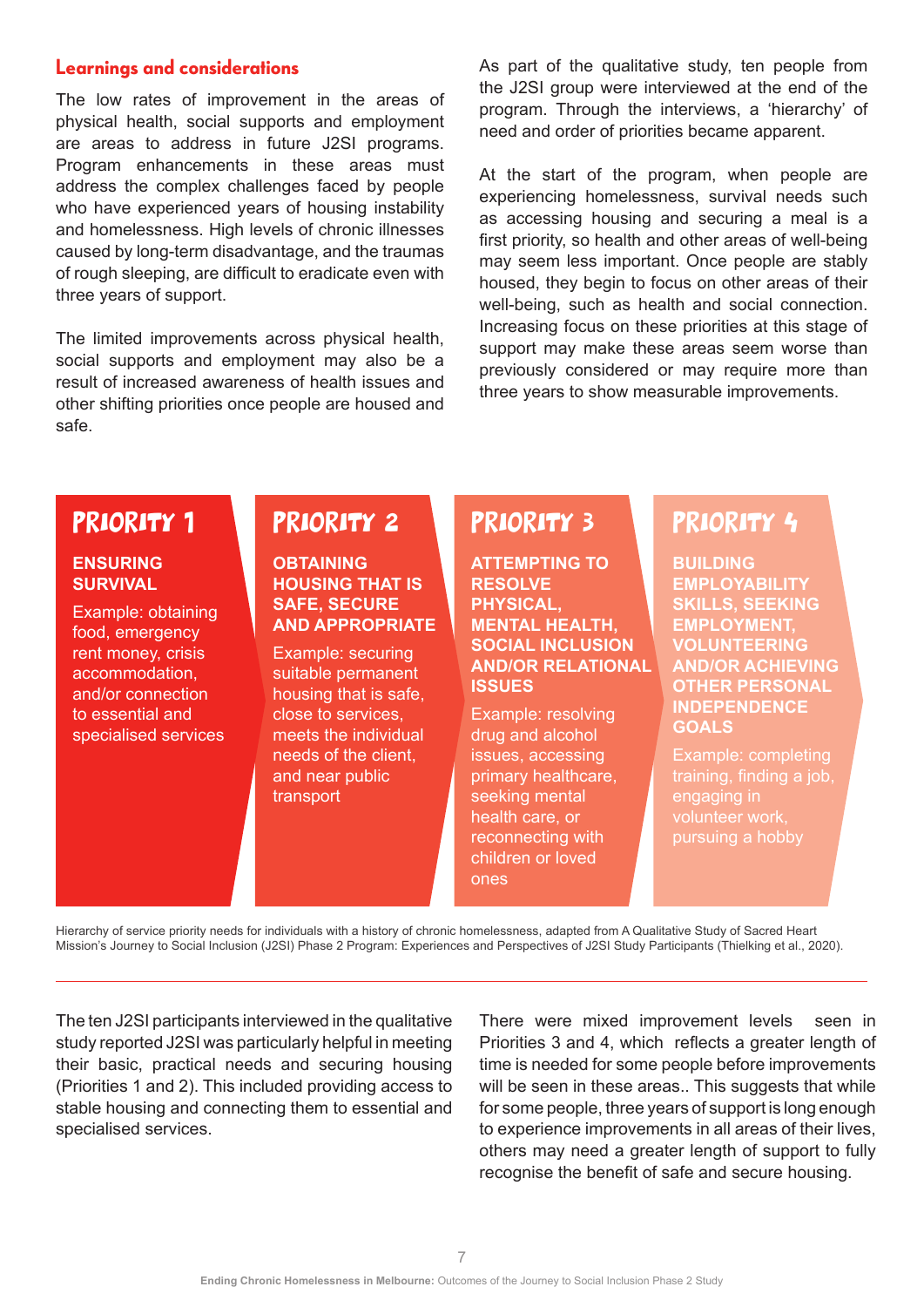# PARTICIPANT FEEDBACK OF THE PROGRAM

Throughout the study, most J2SI participants spoke highly about the program, with seven out of ten speaking of the positive impact on their lives. People praised the support received by case managers and their willingness to prioritise their individual needs.

#### **Practical Support**

- Offered timely, streamlined and uncomplicated service access
- Worked hard to ensure rapid access to housing
- Provided practical support with everyday tasks that are difficult to navigate or complete
- Advocated strongly on their behalf

*"If they are homeless and needed help, to get in contact* isolation *with them (J2SI), because they're really good. They'll be able to help you, so it'd be right, from housing to medical, to just getting you help for you to get to appointments… so there is always a duty worker to talk to. If they can get accommodation for you, they will work with you to find something. But just be honest and open, you will get the services."* 

J2SI Phase 2 participant

### **Relational Support**

- Provided a trustworthy, accountable and authentic service
- Genuinely cared and did not lose hope
- Allowed for self-determination in relation to service provision
- Provided continuity of care throughout the support period
- Offered companionship, which reduced social

*"If you get a chance to deal with them (J2SI), do it. They do nothing but help you. They don't criticise, they don't look down their nose. They're just there to help. That's what I like."*

J2SI Phase 2 participant

**Participants praised the support received by case managers**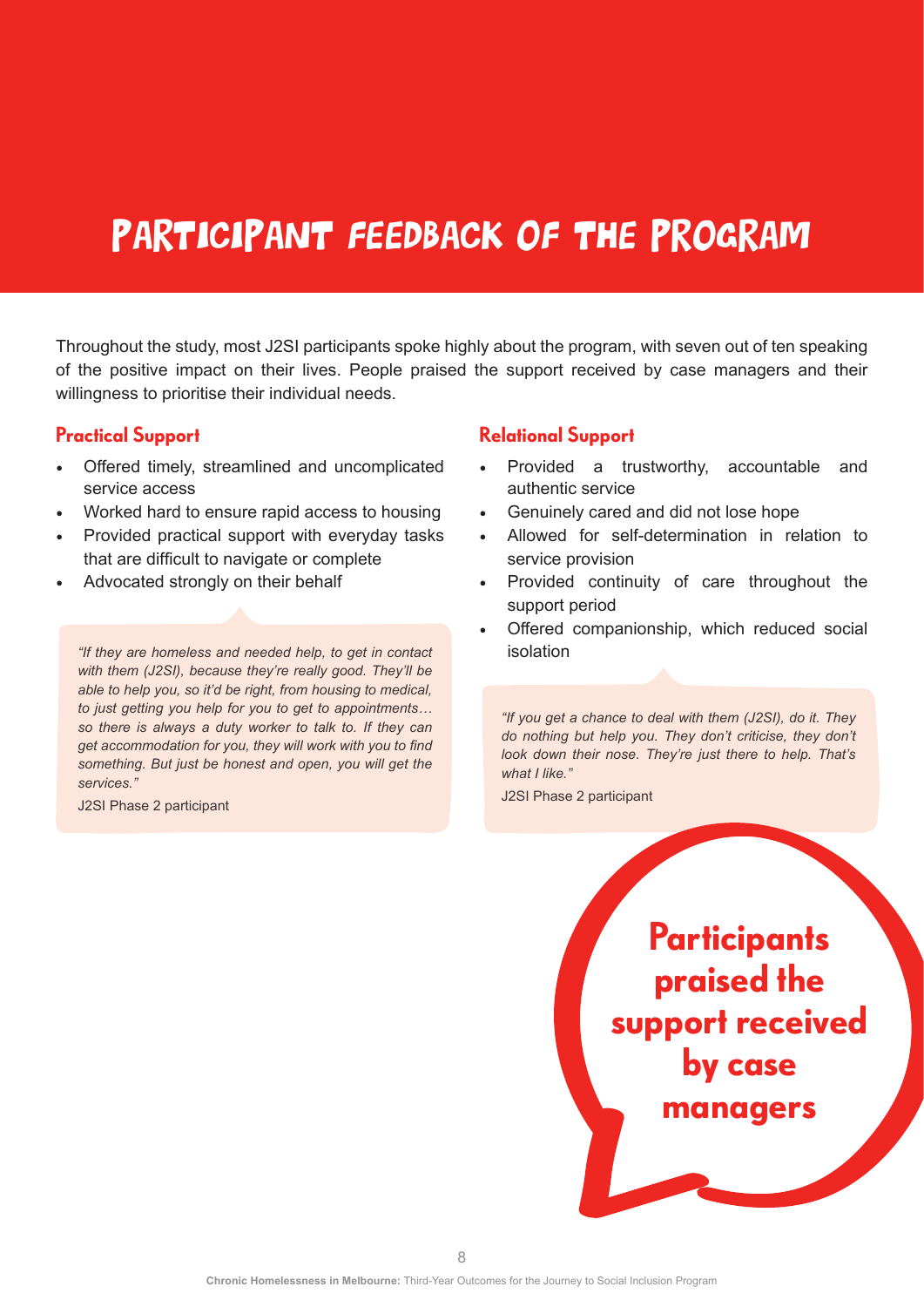# J2SI CONTINUES TO EVOLVE AND IMPROVE

Phase 2 built on the success of the Pilot and improved the program in some areas. While the Pilot program successfully relied on public housing for all participants, a significant decrease in public housing availability for Phase 2 meant it was necessary to seek alternative forms of housing. Phase 2 consequently developed strong partnerships with Community Housing Providers, with 33% of people in J2SI housed in community housing at the end of the program, as well as private rental properties.

Other improvements were introduced in Phase 2, including the development of a partnership with an employment service and with AOD providers, which resulted in better outcomes for clients in these areas. A phased approach was also introduced to promote independence, and results revealed the wide range of support needs required, with some people requiring greater lengths of support than others. The study revealed it was especially important to ensure the transition to reduced support is carefully managed.

Trauma Informed Practice was embedded in the service model, including the measurement of client outcomes through a Trauma Informed Case Management Framework. The outcomes data provided greater insight into participants' experience of J2SI, reflecting the extent to which they felt they had improved in each aspect of their lives and their level of satisfaction with the support received.